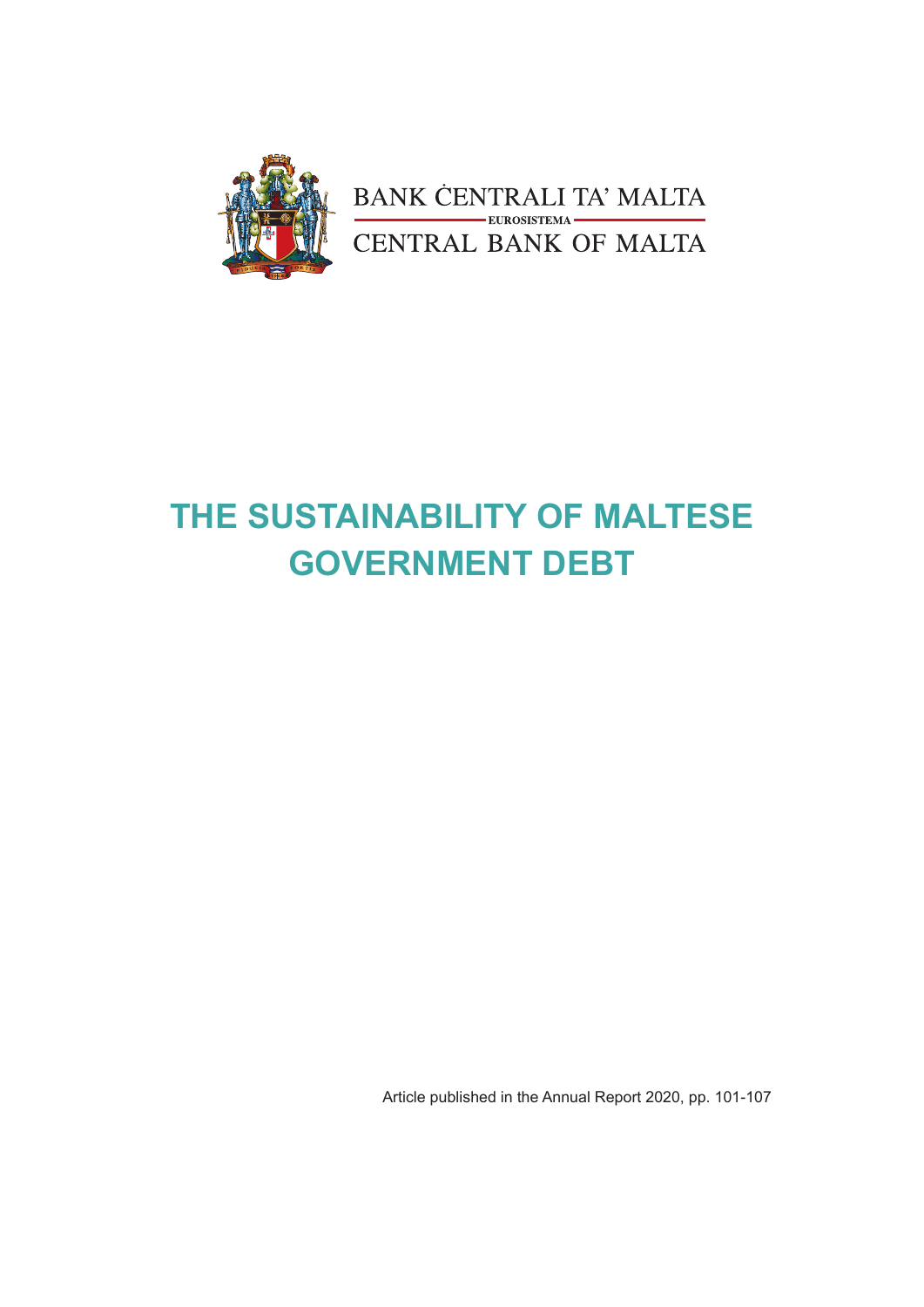## **BOX 5: THE SUSTAINABILITY OF MALTESE GOVERNMENT DEBT1**

*This box assesses the sustainability of Maltese general government debt over different time horizons and evaluates risks stemming from macro-financial linkages. It updates previous debt sustainability analyses (DSA) published by the Bank.2,3 The term 'sustainability' as used throughout this analysis is in line with the International Monetary Fund's (IMF's) definition; sovereign debt is sustainable if the country is able to finance its policy objectives and service the resulting debt, without resorting to unduly large adjustments which could otherwise compromise its stability.*

## **Main messages**

This exercise marks the first assessment of Maltese government debt sustainability since the onset of COVID-19. The pandemic led to a significant deterioration in public finances and brought about new forms of debt sustainability risks which were not considered likely in the previous Annual Report's assessment. The likelihood of these risks materialising varies, depending on the duration and severity of the pandemic. This exercise is therefore subject to a high degree of uncertainty.

The main messages can be summed up as follows:

- A backward-looking analysis using information up to 2019 attributes low risks related to the structure and financing of debt, macro-financial linkages and competitiveness. Thus, the Maltese economy and government finances were in a favourable condition before the onset of the pandemic. This provided fiscal space when COVID-related support measures were first introduced.
- In order to reflect the uncertainty surrounding the impact of the pandemic, this box presents forecasts of government debt on the basis of a baseline and severe scenario. For the period

Favourable economic and fiscal conditions prior to the pandemic, enabling fiscal space for manoeuvre

Medium term debt-to-GDP ratio can be brought down once pandemic subsides, if Government pursues fiscal consolidation

Debt sustainability in short-to-medium term significantly affected by non-quantifiable risks

<sup>1</sup> Prepared by John Farrugia and Juergen Attard, respectively a principal economist and a senior economist within the Economic Analysis Department of the Central Bank of Malta. The views expressed are those of the authors and do not necessarily reflect the views of the Central Bank of Malta. Any errors are the authors' own.

<sup>2</sup> For further details on government debt dynamics and fiscal sustainability, see Farrugia, J. and Grech, O., "The Sustainability of Maltese Government Debt Revisited", in Grech, A.G., and Zerafa, S. (eds.), *Challenges and Opportunities of Sustainable Economic Growth: the Case of Malta,* Central Bank of Malta, 2017.

<sup>3</sup> This study uses the national accounts vintage up to the third quarter of 2020, published in November 2020 and the general government data vintage up to the third quarter of 2020, published in January 2020. The cut-off date for other information is 15 February 2021.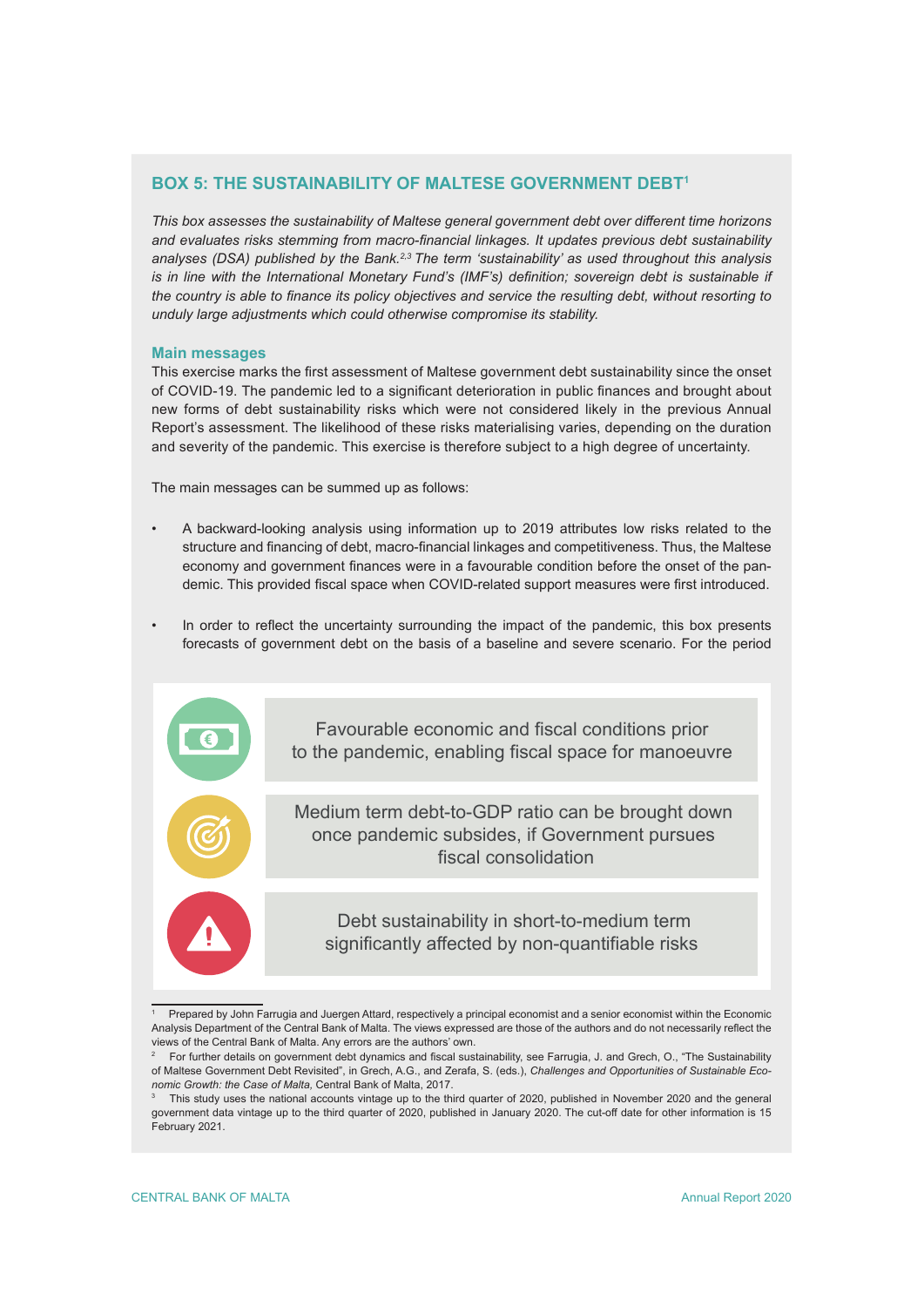2020-2023, these are in line with the Bank's latest projection exercise.<sup>4</sup> Both scenarios expect the government debt-to-GDP ratio to remain above the level observed in 2019. The extent to which the debt ratio can be brought back down depends on the extent and speed of the economic recovery, and the timing of fiscal consolidation. Nevertheless, the scenarios do not foresee an explosive debt path even if additional adverse economic shocks take place beyond 2023.

• At the same time, there exist risks which could not be quantified and incorporated in the scenario analysis. Although Government has signalled to the European Commission that it intends to provide state aid to Air Malta, at the time this analysis was finalised, the size of the rescue package had not yet been ascertained. Government-backed guarantees introduced during the pandemic may be at risk of being called if adverse economic conditions render firms more likely to default on loan obligations. Longer-term sustainability risks reflect the impact on Maltese economic activity of new EU-wide revenue raising measures, which Member States agreed to introduce to repay financing related to the NGEU rescue package. That said, the scenarios do not quantify the possible positive economic impact arising from these funds, or their impact on government finances.

## **Scenario analyses**

This section outlines the resulting debt paths from 2020 to 2030 under two different scenarios. In the baseline scenario, economic activity is expected to return to pre-pandemic levels by 2022 as vaccination rates remain on target. The severe scenario explores the risk of a weaker than expected economic recovery and a slower rollout of the vaccination programme.

Up until 2023, assumptions for GDP growth, inflation, Government's borrowing costs and the primary balance in both scenarios are in line with the Bank's latest forecast exercise. Thereafter, a series of common assumptions govern the path of macro items, prices and interest rates (see section at the end of this box). The scenarios differ mainly in the forecast path of fiscal consolidation which is assumed to take place once the impact of the pandemic subsides.

## *Scenario 1 – Baseline Scenario*

In this scenario, it is assumed that Government reverts to its pre-COVID target (a budget surplus in structural terms) as soon as possible. Fiscal consolidation measures are assumed to take place between 2024 and 2026, such that the headline deficit-to-GDP ratio is brought well below 3.0% in this period. As a result, a broadly balanced budget in structural terms is achieved by 2026 and a surplus is eventually reached by the end of the projection horizon.



4 This exercise includes the impact of fiscal measures announced at the start of February 2021. It is available here: [www.cen](https://www.centralbankmalta.org/economic-projections)[tralbankmalta.org/economic-projections](https://www.centralbankmalta.org/economic-projections)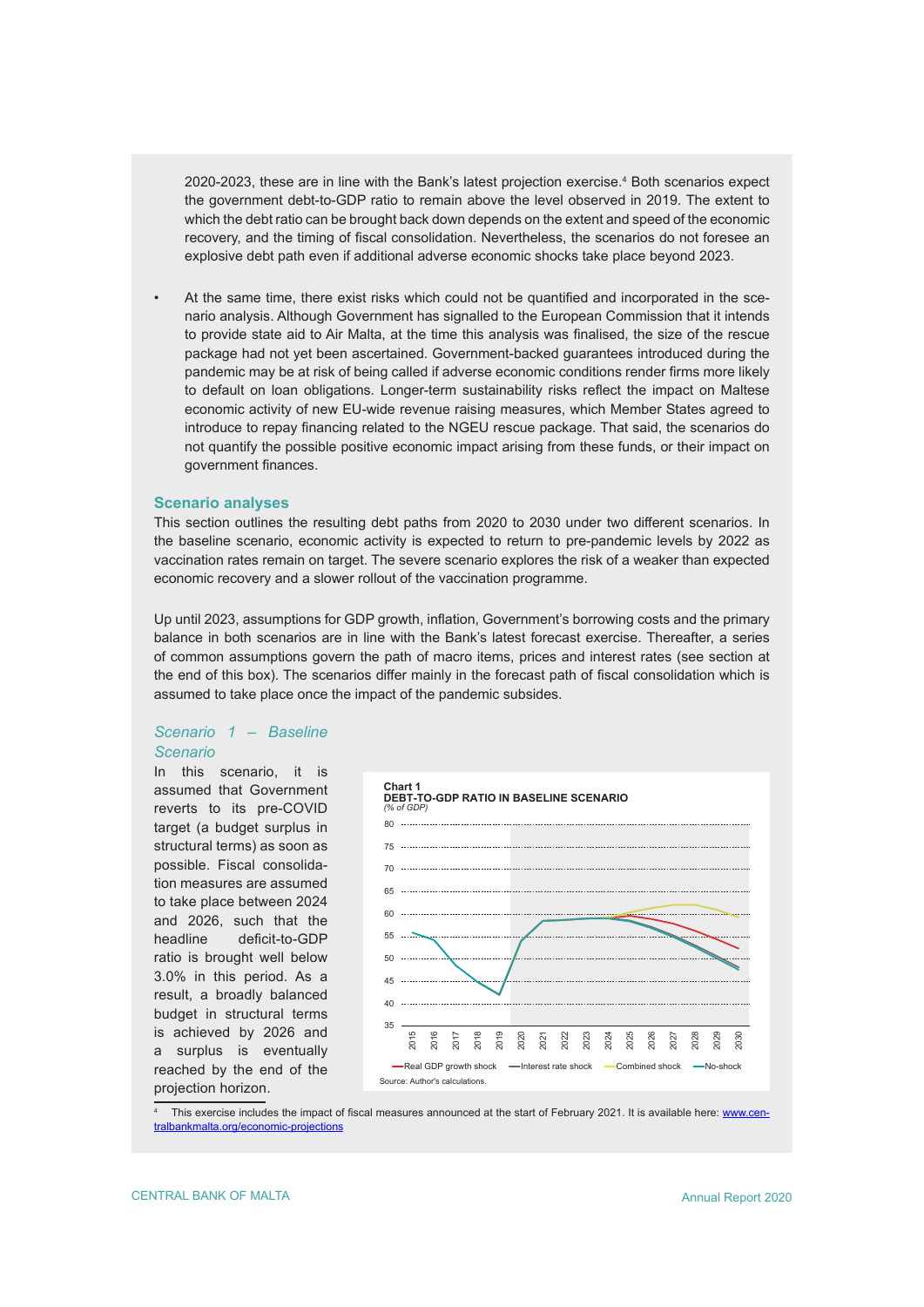On the basis of these assumptions, the general government debt is expected to peak in 2023 before declining to just under 48.0% of GDP by 2030, i.e. very close to its pre-pandemic level (see Chart 1). Debt remains on a downward trajectory when assuming individual mechanical shocks to real GDP growth and borrowing costs. In the event of a combined shock as defined in Table 3, during which Government is assumed to initially conduct a less contractionary fiscal stance in



response to the shock to GDP growth, the debt-to-GDP ratio stands at just under 60% by the outer year of this exercise.

Owing to the low level of interest rates at the start of the forecast period, an interest rate shock is expected to exert a negligible impact on public debt. On the other hand, owing to the denominator effect, a pure shock to GDP growth would have a significant impact on the debt ratio. If Government adopts a looser fiscal policy in response to the slowdown, the debt burden incurred since the onset of COVID-19 would not be scaled back by the end of the simulation horizon.

## *Scenario 2 – Severe Scenario*

In this scenario, the impact of the pandemic on economic activity and public finances is more prolonged than in the baseline scenario. Consequently, it is assumed that fiscal consolidation is pursued at a more gradual pace compared with the baseline scenario. As a result, although the headline deficit-to-GDP ratio is put below 3.0% by 2026, public finances are set to remain in deficit throughout the simulation horizon.

Excluding the impact of any mechanical shocks, general government debt is set to peak in 2026 before declining to around 65.0% by 2030 (see Chart 2). However, in this period the debt ratio is expected to amount to around 71.0% in the event of a shock to GDP growth and around 78.0% in the event of a combined shock featuring lower GDP growth, higher interest rates and delayed fiscal consolidation.

In this scenario, the debt ratio is not expected to embark on an explosive path even when accounting for possible shocks. However, as the combined shock illustrates, the degree to which the debt burden is brought down is determined by the timing of fiscal consolidation measures. If this shock materialises and consolidation efforts are relaxed in the immediate term, the resulting debt-to-GDP ratio would only stabilise and not decline at all by 2030.

## **Heat map of indicators**

This section assesses a number of indicators which, according to the literature, are highly relevant for debt sustainability in the short and long term. The thresholds used to grade these indicators are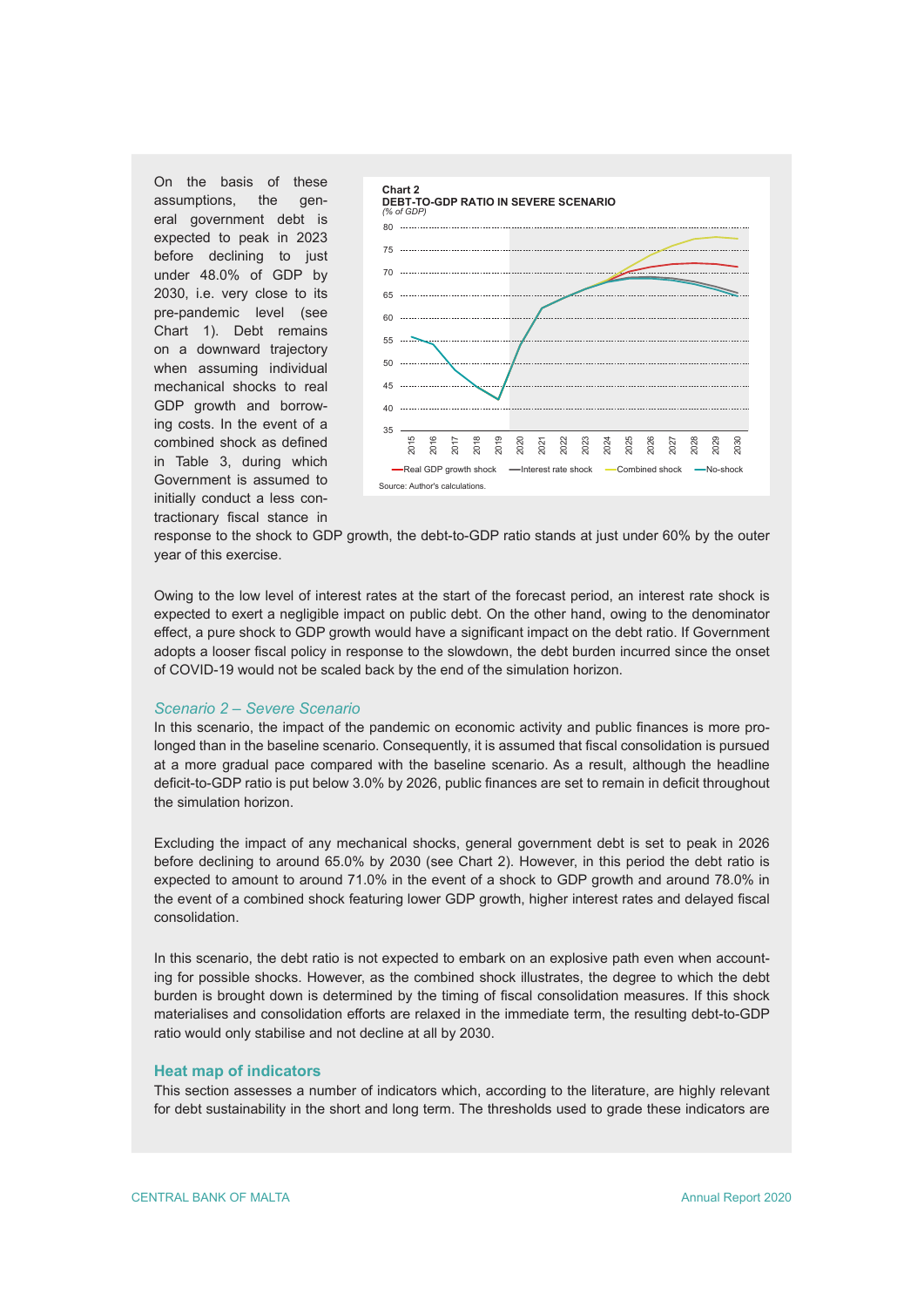sourced from the European Commission's *Fiscal Sustainability Report* and the *Debt Sustainability Monitor* series. The threat each indicator poses to the debt ratio is colour coded – red indicates a high threat, yellow indicates a medium threat and green signals a low threat to sustainability. The heat map is presented in Table 1.

This is a backward-looking analysis, and hence it precedes the impact of COVID-19 on the economy and on public finances.

Overall, risks surrounding the structure of debt and liquidity risks are limited. In 2019, the share of short-term debt in the total debt maintained its upward trend and consequently remained as a medium threat. The rise in short-term debt reflects a new issue of the 62+ Government Savings Bond. According to ESA methodology, these bonds are classified as deposits and are thus considered as short-term debt. However, there are no significant risks related to financing of debt in the immediate term. In fact, existing deposits held by the Government, which form part of government financial assets, are more than enough to finance debt with a maturity of less than one year.

From a macro-financial perspective, the main risks to debt sustainability stem from the elevated share of NPLs in the total loans extended by the core domestic banks compared with the applicable

## **HEAT MAP 2015 2016 2017 2018 2019 Structure of debt** Share of short-term debt Change in share of short-term debt (y-o-y) Share of foreign currency denominated debt Share of debt with variable interest rate in GDP Share of debt held by non-residents **Liquidity risks** Gross financing needs (% of GDP) (High/Low risk) Net financing needs (% of GDP) 10 year government bond spread over German Bund **Macro-financial risks** Private sector debt (% of GDP) Private credit flow (% of GDP) Net international investment position (% of GDP) Share of NPLs to gross loans: core banks Change in share of NPLs (core banks) (y-o-y) Bank loans-to-deposits ratio (core banks) Change in nominal house prices (y-o-y) **Competitiveness risks (High/Low risk)** ULCs (% change over 3 years) Real effective exchange rate (% change over 3 years) Current account balance (3 yr average as % of GDP) Export market shares (% change over 5 yrs) **Implicit/contingent risks** Commission Ageing Report: 2016-2070 ageing costs (pp of GDP) General government guarantees (% of GDP) Source: Author's calculations.

**Table 1**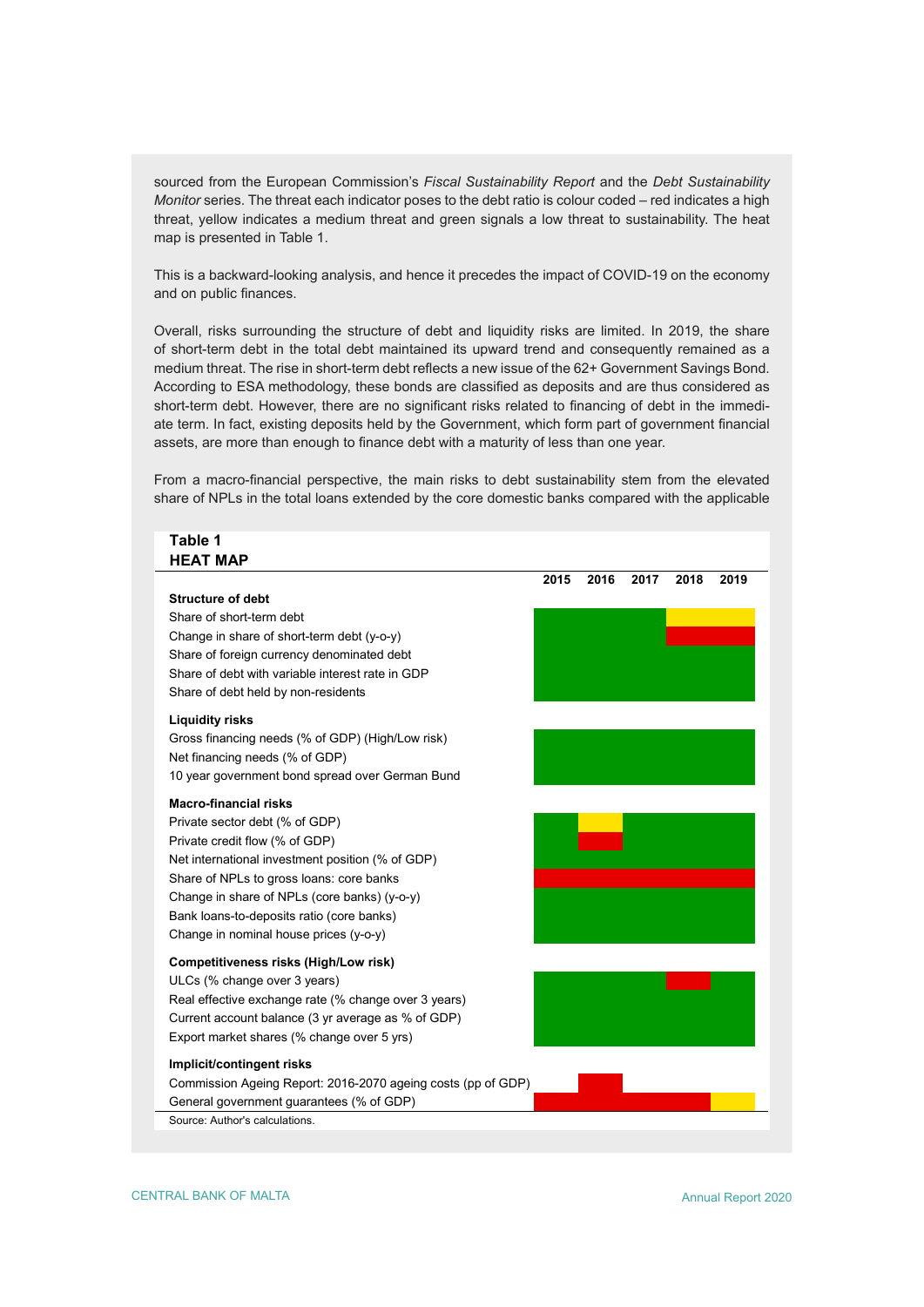threshold. Nevertheless, this share remained on a declining path, and continued to decline further in 2019 to a historical low. This partly reflects cyclical factors, but also de-risking measures by Maltese banks. However, following the outbreak of COVID-19, this metric may deteriorate as firms suffering from lack of liquidity may eventually not be able to honour loan obligations (see section on nonquantifiable risks).

Implicit liabilities, in the form of ageing costs (pensions, healthcare and long-term care), form another significant risk to sustainability. According to the Commission's 2018 *Ageing Report* projections, at 6.8 points, Malta is set to have the second highest increase in age-related spending in the European Union between 2016 and 2070. However, this metric is set to improve, due to more favourable labour market developments observed in recent years. In the December 2020 strategic review of the pension system, the Pensions Strategy Group offer a more optimistic assessment compared with the previous update. While the pension system is still expected to revert to a deficit in the absence of additional reforms, the shortfall has been revised down from 4.8% of GDP by 2060 to 3.0% of GDP by 2070.5

Government-guaranteed debt in Malta has declined over the last couple of years. In 2019, it stood at 7.4% of GDP with half of this debt mainly concentrated in the energy sector.<sup>6</sup> This ratio is the lowest value in more than a decade and is also in line with the euro area average. As a result, risks emanating from general government guarantees have now shifted from high to medium risk. However, government guarantees may increase in the near future due to the challenges posed by the pandemic (see below).

#### **Non-quantifiable risks**

This section outlines other debt sustainability risks which, owing to the outbreak of COVID-19, are likely to materialise. However, since it is not clear when these risks could materialise, their impact on government debt cannot be quantified at present.

In the immediate term, the largest risk to debt sustainability concerns the likelihood of state support to Air Malta. The company was reported to have been incurring losses of more than €170,000 daily following the pandemic.<sup>7</sup> At the time this analysis was finalised, Government had signalled to the European Commission its intention to provide state aid, which requires approval before any assistance is granted. While the impact of this measure on government finances is likely to be significant, the size and nature of the support package have not yet been ascertained.

In the short-to-medium term, sustainability risks are likely to be affected by the inability of some firms to repay loan obligations. According to the latest available data published on the Bank's website, by September 2020, the share of NPLs to total gross loans of core banks crept up to 3.5% from 3.2% at end-2019.<sup>8</sup> However, according to the Bank's 2020 *Interim Financial Stability Report*, there is a risk of an increase in NPLs once the loan moratoria period ends. Government finances stand to be affected through its exposure to the MDB CGS, if a portion of the guarantees are called. The extent to which this measure affects debt sustainability depends on the duration of the pandemic and its impact on bankruptcies.

In the medium-to-long term, sustainability risks reflect the likelihood of new EU-wide revenue raising measures, which Member States in principle agreed to introduce in order to repay financing of the NGEU rescue package. If implemented, such measures have the potential to significantly affect the Maltese economy and public debt sustainability. Conversely, this analysis does not quantify the positive impact on economic growth and on government finances of EU funds. Given that the latter

<sup>&</sup>lt;sup>5</sup> See <u>www.[socialsecurity.gov.mt/wp-content/uploads/2021/02/Pensions-Strategic-Review-Report-2020.pdf](https://socialsecurity.gov.mt/wp-content/uploads/2021/02/Pensions-Strategic-Review-Report-2020.pdf)</u>

<sup>6</sup> See National Audit Office Malta (2020). "Annual Audit Report: Public Accounts 2019" for further details.

<sup>7</sup> See www.[timesofmalta.com/articles/view/honest-and-credible-plan-for-state-aid-as-air-malta-loses-170000-daily.851468](https://timesofmalta.com/articles/view/honest-and-credible-plan-for-state-aid-as-air-malta-loses-170000-daily.851468)

<sup>8</sup> See [www.centralbankmalta.org/financial-soundness-indicators](https://www.centralbankmalta.org/financial-soundness-indicators)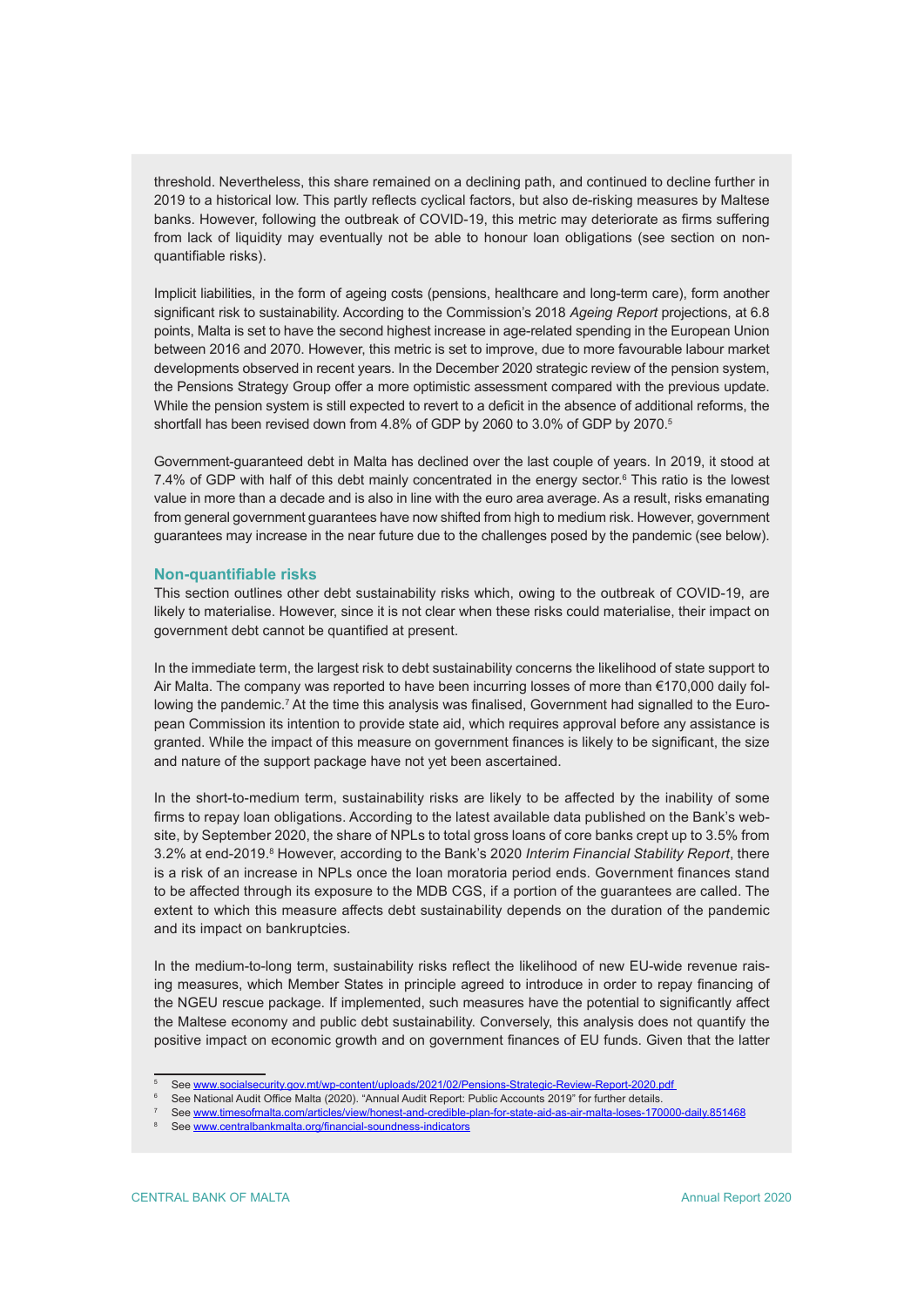amount to double the previous tranche of funding allocated to Malta, these impacts could be quite substantial.

## **Assumptions and technical information**

## *Scenario analyses: common assumptions (from 2024 onwards)*

Potential output growth is determined exogenously in this framework. Real GDP growth is set to grow in line with the forecast structural primary balance and potential output growth. The growth is therefore determined by the fiscal multiplier – i.e. the degree to which fiscal policy affects economic growth – and the output gap, which eventually closes. For further details, refer to the 2018 *Annual Report* Box.

Inflation, which in this box is measured by growth in the GDP deflator, is assumed to remain at just below 2.0%, in line with the ECB's target for inflation over the medium term.

Meanwhile, the level of the deficit-debt adjustment is assumed to revert to its long-run average. No temporary fiscal measures, other than those related to COVID-19, are assumed to take place.

Government debt is forecast on the basis of different types of maturity. The share of each category of debt is assumed to revert to its long-run average. Interest payment projections are based on separate interest rate estimates, applied to each maturity category.

The forecast path of interest rates is based on ECB assumptions for the EURIBOR (used to determine interest payments on short-term debt) and the 10-year yield on Malta Government Bonds (used to determine interest payments on rolled-over, long-term debt).9 Interest rates on non-maturing debt are based on the maturity profile of Malta Government Bonds outstanding at end December 2019.

#### *Scenario analyses: mechanical shocks (applied from 2024 onwards)*

Permanent shocks to GDP growth and interest rates are based on the standard deviation of historic data, similar to the approach used by the IMF in its Article IV Missions. On average, compared with

## **Table 2 SCENARIO ASSUMPTIONS: MAIN DETERMINANTS OF DEBT**

|                                       | <b>Baseline scenario</b> |                      | Severe scenario      |                      |
|---------------------------------------|--------------------------|----------------------|----------------------|----------------------|
|                                       | 2020-2023<br>average     | 2024-2030<br>average | 2020-2023<br>average | 2024-2030<br>average |
| Real GDP growth rate                  | 2.0                      | 3.5                  | 1.2                  | 3.3                  |
| Inflation (GDP deflator growth rate)  | 1.7                      | 1.9                  | 1.6                  | 1.9                  |
| Interest rate applied to              |                          |                      |                      |                      |
| Short-term debt                       | $-0.4$                   | 0.0                  | $-0.4$               | 0.0                  |
| Long-term debt maturing within a year | 0.0                      | 0.2                  | 0.0                  | 0.2                  |
| Non-maturing long-term debt           | 3.5                      | 3.8                  | 3.5                  | 3.8                  |
| Deficit-debt adjustments (% of GDP)   | 0.5                      | 0.6                  | 0.5                  | 0.6                  |
| Primary balance (% of GDP)            | $-4.5$                   | 1.1                  | $-6.0$               | $-0.4$               |
| Source: Authors' calculations.        |                          |                      |                      |                      |

9 The euro area interest rate projections were provided by the ECB as part of the common set of assumptions underlying the Eurosystem's December 2020 staff projections.

*Per cent*